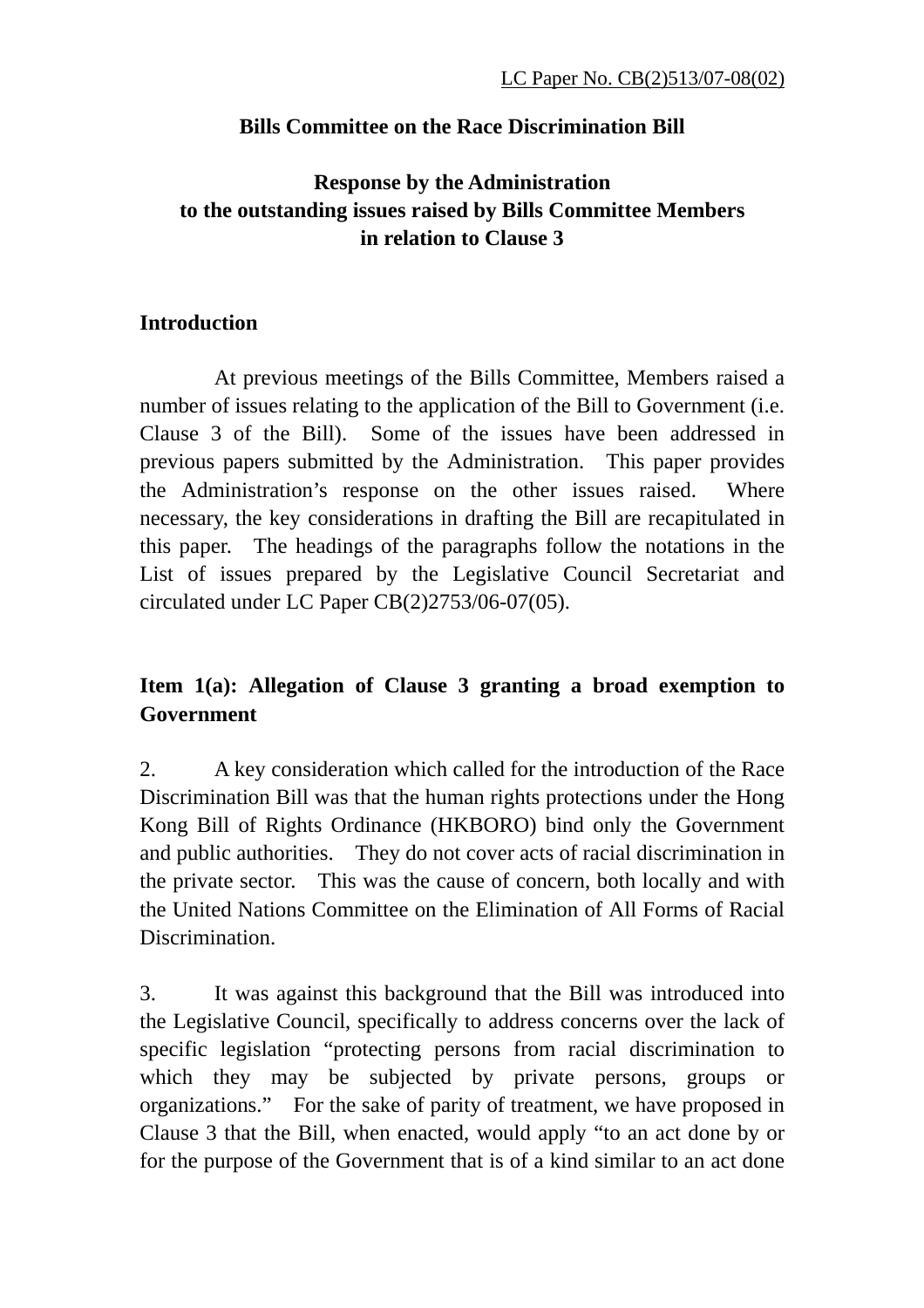by a private person." In other words, the proposed provisions will apply to both the Government and the private sector. Clause 3 is not meant to be an exception clause and ought not be regarded as "granting a broad exemption".

### **Item 1(b): Avenues for redress or remedy to address complaints against racial discrimination**

4. There are various existing avenues for complaints against government officials and public authorities for any alleged racial discrimination. The HKBORO has operated in Hong Kong since 1991 and people from all sectors irrespective of their race are able to seek legal redress against the Government for contravention of the Bill of Rights.

5. Apart from seeking redress and remedy in courts, other avenues are available to address such complaints. They include the Ombudsman, the Complaints Against Police Office and complaint channels in bureaux and departments. These mechanisms have operated effectively in safeguarding the legitimate interests and rights of individuals in Hong Kong.

# **Item 1(c): Fulfillment of international obligation in the elimination of racial discrimination**

6. The Government firmly upholds the principles of equality and recognises protection against racial discrimination to be a fundamental human right for all persons. In connection with our obligation under the International Convention on the Elimination of All Forms of Racial Discrimination (ICERD) to take steps "to prohibit and to eliminate racial discrimination in all its forms", we have a good track record in ensuring the necessary safeguards and in providing additional support service to promote integration of and equal opportunity for people irrespective of their race. The particular concern of United Nations Committee on the Elimination of All Forms of Racial Discrimination was over the lack of specific legislation to prohibit acts of racial discrimination in the private sector. The Race Discrimination Bill was introduced especially to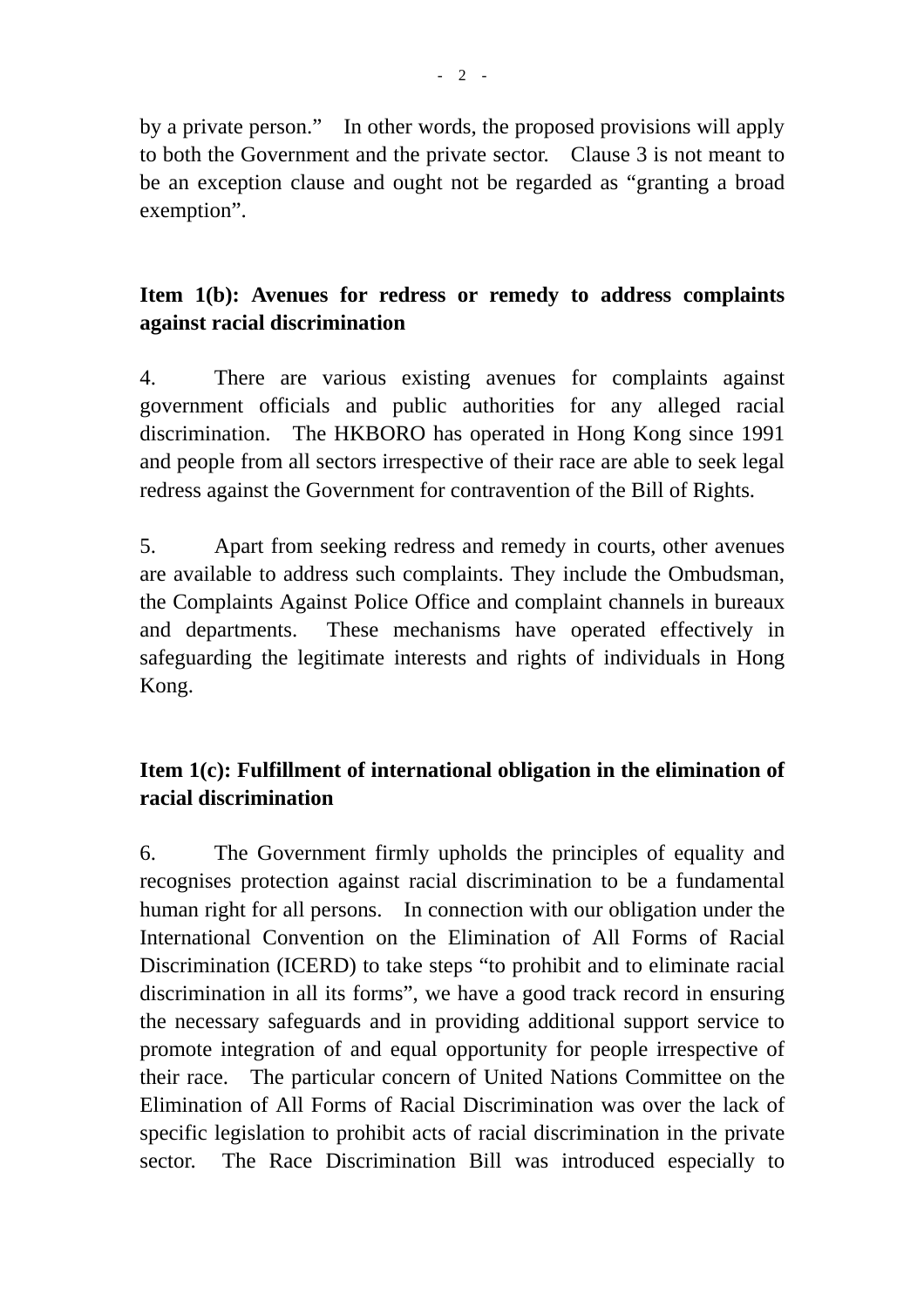address this concern, in fulfillment of our international obligation for the elimination of racial discrimination.

## **Item 1(d): Background in the United Kingdom (UK) leading to the addition of 19B to the Race Relations Act (RRA) in 2000**

7. The 2000 Amendments to the UK RRA were made against the background of decades of racial violence and institutional racism in the country. There were Cardiff riots in 1919 and various subsequent others in modern British history. A Home Office study on the subject in 1991 clearly warned that racial attacks presented a serious problem in the UK. According to statistics, in 1994-98, reported racist incidents in the Metropolitan police area were around 5,000 each year. That figure rose to 11,050 in 1998-99 and to 23,346 in 1999-2000. In England and Wales, police recorded 25,100 racially aggravated offences in 2000-2001, of which 12,455 incidents were of racially aggravated harassment, 4,711 incidents of racially aggravated common assault and 3,176 incidents of racially aggravated wounding.

8. As noted by the UK Home Secretary when introducing the 2000 RRA Amendments in Parliament, the trigger point to the Amendments was the inquiry into the death of Stephen Lawrence, an 18 year old black youth who was stabbed to death on 22 April 1993. The incident which led to his murder lasted less than a minute, was undoubtedly racially motivated and involved five or six white male youths.

9. Stephen Lawrence and his friend were on the way home when they came at around 10:30 pm to the bus stop in Well Hall Road, Eltham. Stephen went to see if a bus was coming, and his friend called out to ask if he saw the bus coming. There was a group of about 5 or 6 white youths on the opposite side of the road and one of the youths called out "what, what nigger?" With that the group came quickly across the road and literally engulfed Stephen. During this time one or more of the group stabbed Stephen twice. Stephen had been stabbed to death of about five inches on both sides of the front of his body to the chest and arm. Medical evidence indicates that Stephen was dead before he was removed by the ambulance men some time later.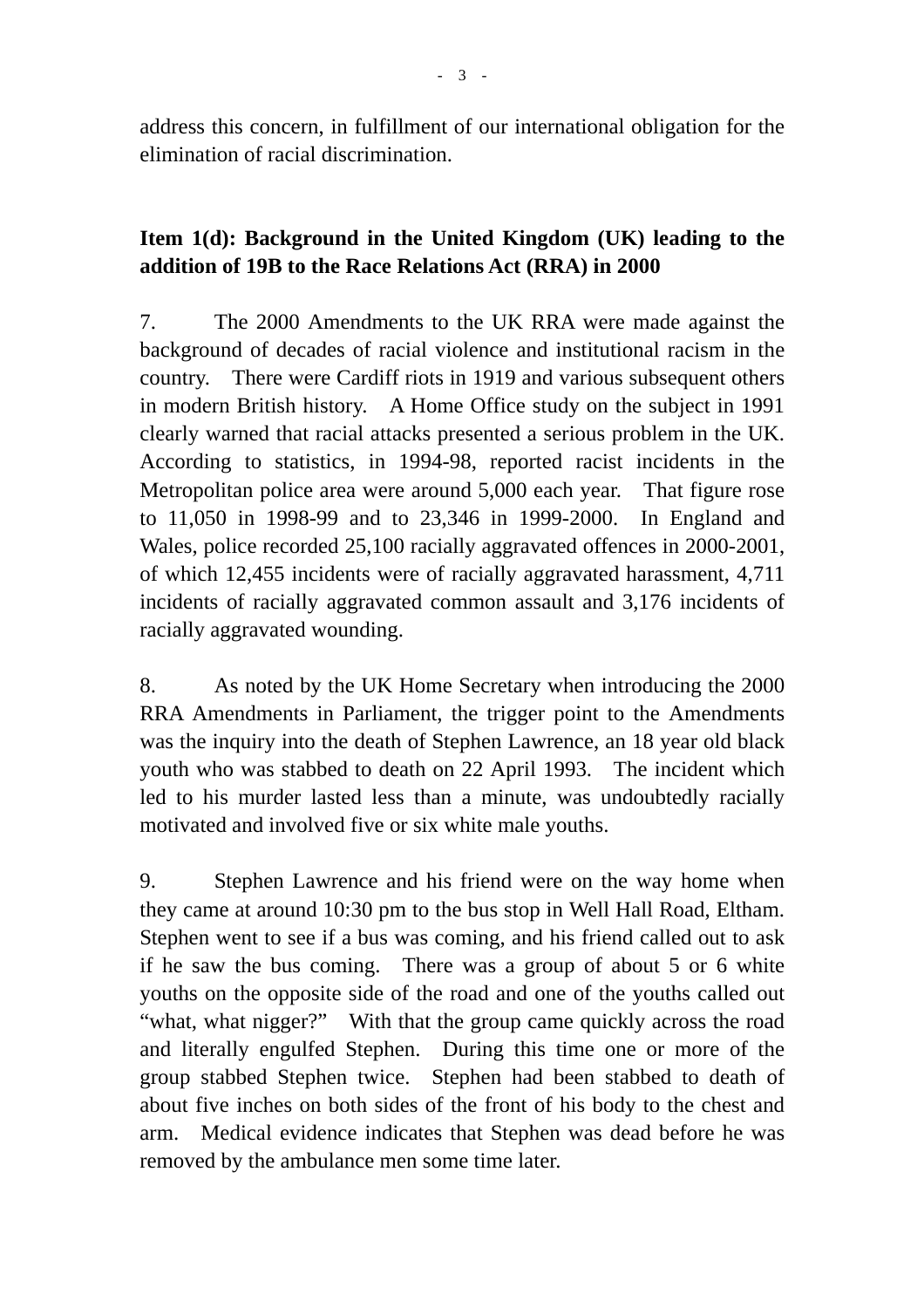10. Prolonged police investigations produced no witnesses. The case was eventually taken to trial in 1996 in a private prosecution brought by the Lawrence family but failed because of the lack of sufficient evidence. The controversy and public uproar which ensued finally culminated in an inquiry which was commissioned by the UK Home Secretary in July 1997. The report of the inquiry led by Sir William Macpherson was laid before Parliament on 15 February 1999.

11. The main conclusion of the inquiry was that "there is no doubt but that there were fundamental errors. The investigation (by the police) was marred by a combination of professional incompetence, institutional racism and a failure of leadership by senior officers." The underlying cause of the police failure was found by Macpherson to be, not purely incompetence, but institutionalised racism. The report observed that "the case must have been thrown or at least slowed down because officers approached the murder of a black man less energetically than if the victim had been white and the murderers black". While the Police Commissioner did not accept that there was institutional racism within his force, he stated during the inquiry proceedings that "I recognise that individual officers can be, and are, overtly racist. I acknowledge that officers stereotype, and differential outcomes occur for Londoners. Racism in the police is much more than 'bad apples'."

12. The Inquiry Report contained 70 recommendations with an overall aim of eliminating racist prejudice and disadvantages and the demonstration of fairness in all aspects of policy. The suggestion to amend the Race Relations Act is in Recommendation 11 which reads as follows:

> "That the full force of the Race Relations Legislation should apply to all police officers and that Chief Officers of police should be made vicariously liable for the acts and omissions of their officers relevant to their legislation."

13. In response to the recommendations, the Home Secretary announced a series of measures to be implemented on the police service to ensure more effective handling and investigation of racist crimes.